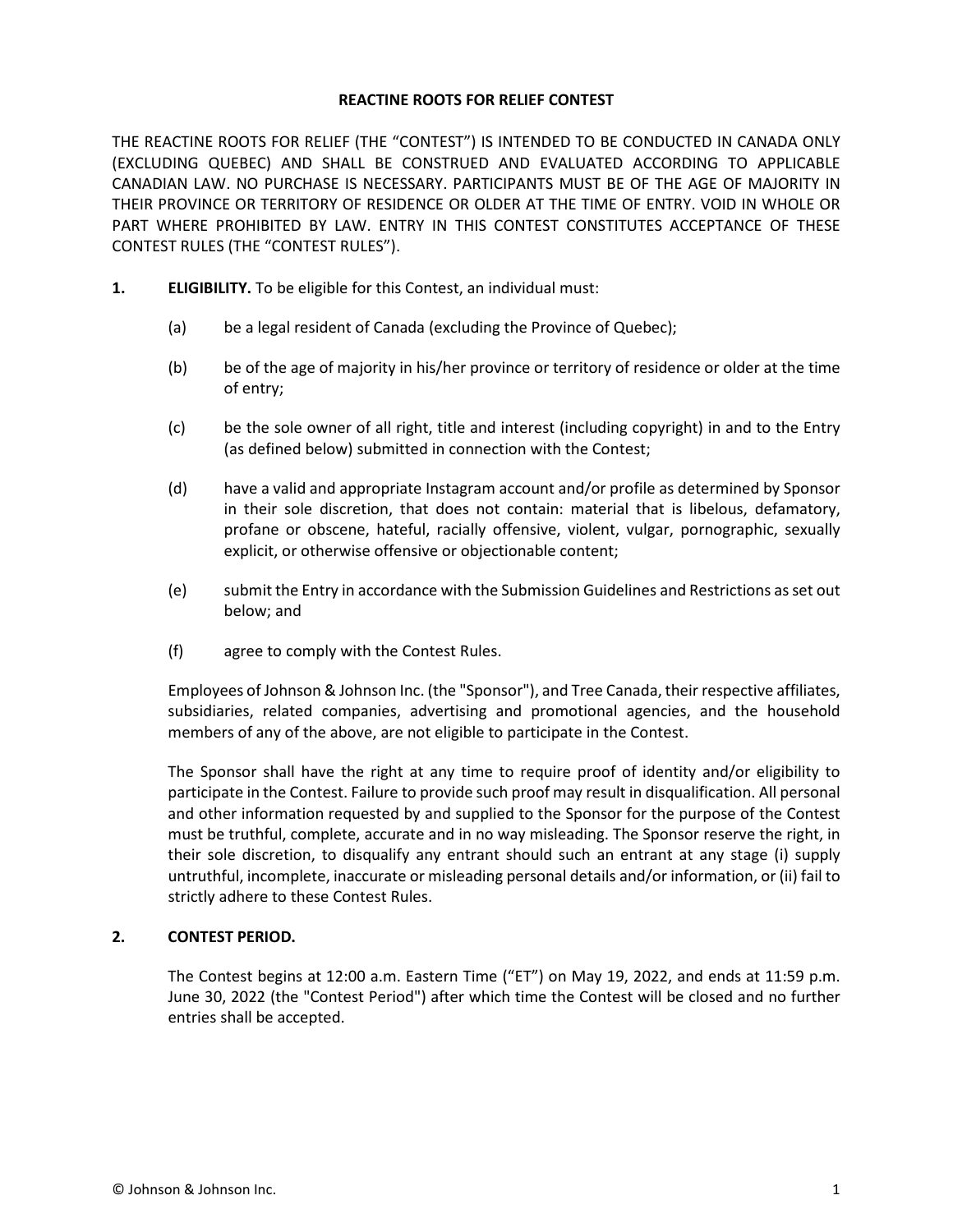## **3. HOW TO ENTER.**

- (a) **NO PURCHASE NECESSARY.** There is no purchase necessary to enter the Contest. Enter using the method of entry outlined below. No entries will be accepted by any other means.
	- i. Entrants must have a valid Instagram account and have their privacy settings set to public for the duration of the Contest Period. If you do not have an Instagram account, follow the onscreen instructions to register for a free Instagram account at www.instagram.com or by downloading the Instagram application from the Apple Store or Google Play. You will be asked to provide your first and last name and email address and to set up a user name and password. You may also be asked to answer optional questions; however, they need not be answered in order to be eligible for the Contest. Entry must comply with Instagram's Terms of Use and Privacy Policy which Entrants can access at <http://instagram.com/about/legal/terms/>and

[https://help.instagram.com/155833707900388,](https://help.instagram.com/155833707900388) respectively.

- ii. During the Contest Period, entrants must post a picture of themselves outside in nature among trees on their Instagram page, tag @reactineca, and include the hashstags #ReactineRootsforRelief and #contestentry (each an "Entry"). By posting the photo and tagging @reactineca, entrants indicates their agreement and compliance with these Rules.
- (b) Entry Submission Guidelines and Restrictions
	- (i) The Entry must include the hashtags #ReactineRootsforRelief and #contestentry;
	- (ii) The Entry must tag @reactineca;
	- (iii) The Entry must not contain any reference to personal information of the entrant or others, including name, image, likeness or information that may be used to identify or locate another individual or that could otherwise be deemed to constitute invasion of another's privacy;
	- (iv) The Entry must be original, non-professional and not have previously won any awards of any kind;
	- (v) The Entry must not contain material that is inappropriate, as determined by Sponsor in its sole discretion, including but not limited to, material that is harassing, threatening, derogatory, slanderous, libelous, demeaning, defamatory, racist, abusive, hateful, violent or obscene language or material, or discriminatory language or material;
	- (vi) The Entry must not contain false, misleading, damaging, deceptive or exaggerated comments regarding the Sponsor, any of its affiliates or any of their products, or regarding competitors or any of their products;
	- (vii) The Entry must be original and all right, title, and interest (including copyright) is owned and/or controlled by the entrant to the full extent necessary to enable the Sponsor to use the Entry as contemplated by the Contest Rules;
	- (viii) The Entry must not contain material that violates or infringes another's rights, including but not limited to privacy, publicity or intellectual property rights, or that constitutes copyright infringement, or other statutory or common law rights of a third party; and
	- (ix) The Entry must not contain brand names or trademarks other than those owned by Sponsor, which entrant has a limited license to use to incorporate in his/her Entry in this Contest.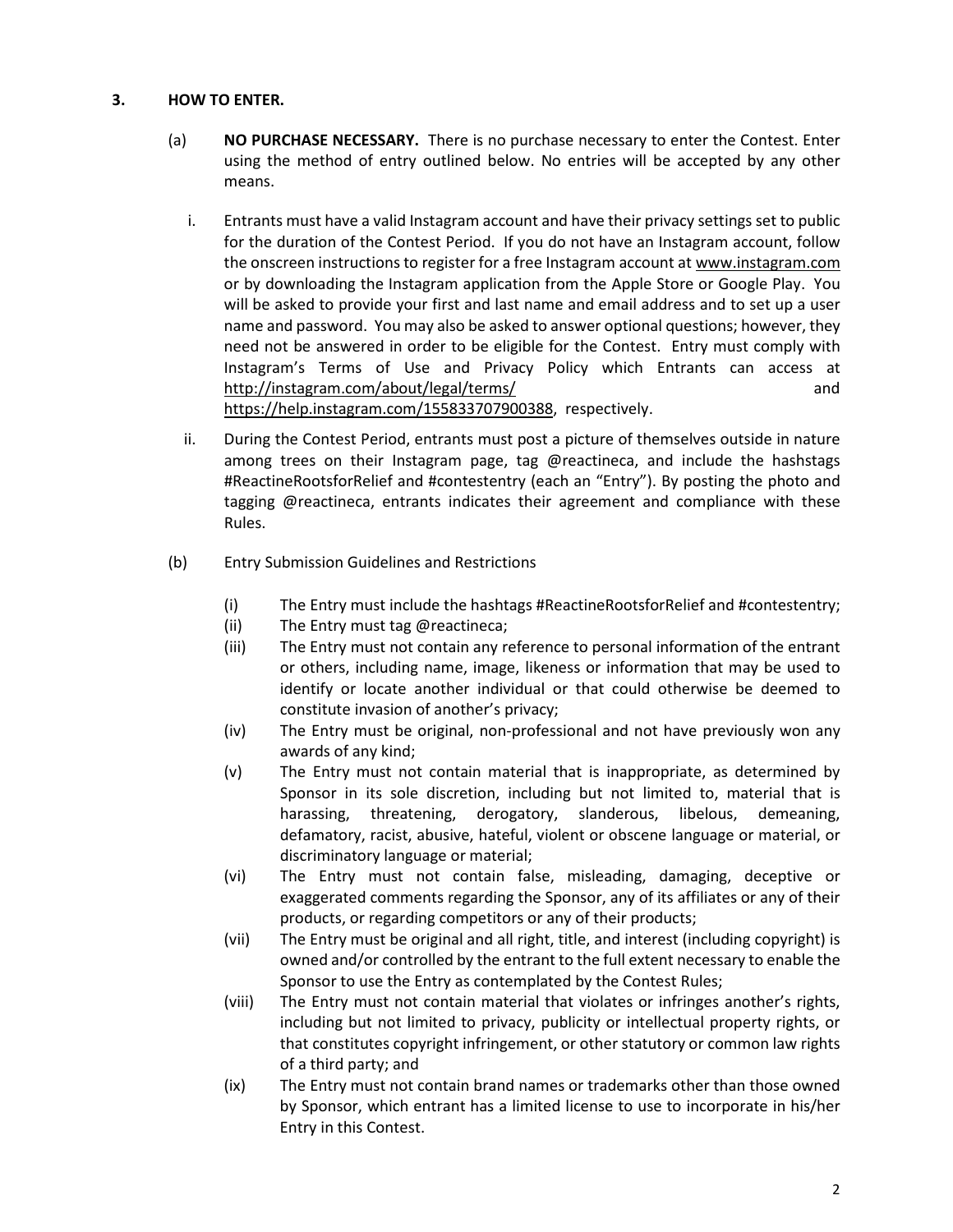- (c) Limit of one (1) entry per person/Instagram user account. In the case of multiple entries, only the first eligible entry will be considered.
- (d) By participating in this Contest, entrant represents and warrants that: if applicable: (i) the Entry does not contain any material that is libelous, defamatory, profane or obscene; (ii) the Entry is original and all right, title, and interest (including copyright) therein and thereto is owned and/or controlled by the entrant to the full extent necessary to enable the Sponsor to use the Entry as contemplated by these Contest Rules; and (iii) the Entry does not infringe upon the intellectual property or other statutory or common law rights of any third party.
- (e) All entries become the sole property of the Sponsor and none will be returned for any reason. Entries must be received no later than the end of the Contest Period. Entries will be declared invalid if they are late, illegible, incomplete, damaged, irregular, mutilated, forged, garbled or mechanically or electronically reproduced. No communication or correspondence will be exchanged with entrants except with those selected for a Prize.
- (f) Entries received online shall be deemed to be submitted by the authorized account holder of the e-mail address associated with the Instagram user/account from which the Entry was submitted. For the purpose of the Contest Rules, "authorized account holder" of an e-mail address is defined as the natural person who is assigned to an e-mail address by an Internet access provider, on-line service provider, or other organization responsible for assigning e-mail addresses for the domain associated with the submitted e-mail address. Each selected entrant may be required to provide the Sponsor with proof that the selected entrant is the authorized account holder of the e-mail address associated with the winning entry.

# **4. PRIZES.**

- (a) There is one (1) prize (the "Prize") available to be won consisting of: (i) a \$1500 VISA gift card; (ii) 500 seedlings planted by Tree Canada, through its National Greening Program, on behalf of the winner through in the Tree Canada tree planting region closest to where the winner lives (i.e., one of the five (5) regions of Atlantic, Ontario, Quebec, Prairies, or British Columbia). The Prize has a total approximate retail value of Four Thousand dollars (CDN \$4000.00).
- (b) Winner is not entitled to monetary difference between actual Prize value and stated approximate Prize value, if any.
- (c) Prizes must be accepted as awarded and cannot be transferred, assigned, substituted or redeemed for cash, except at the sole discretion of the Sponsor. Any unused portion of a Prize will be forfeited and have no cash value. The Sponsor reserve the right, in its and their sole discretion, to substitute a prize of equal or greater value if a Prize (or any portion thereof) cannot be awarded for any reason.
- (d) The Sponsor shall not assume any liability for lost, damaged or misdirected Prizes.

### **5. WINNER SELECTION**

Winner shall be selected as follows: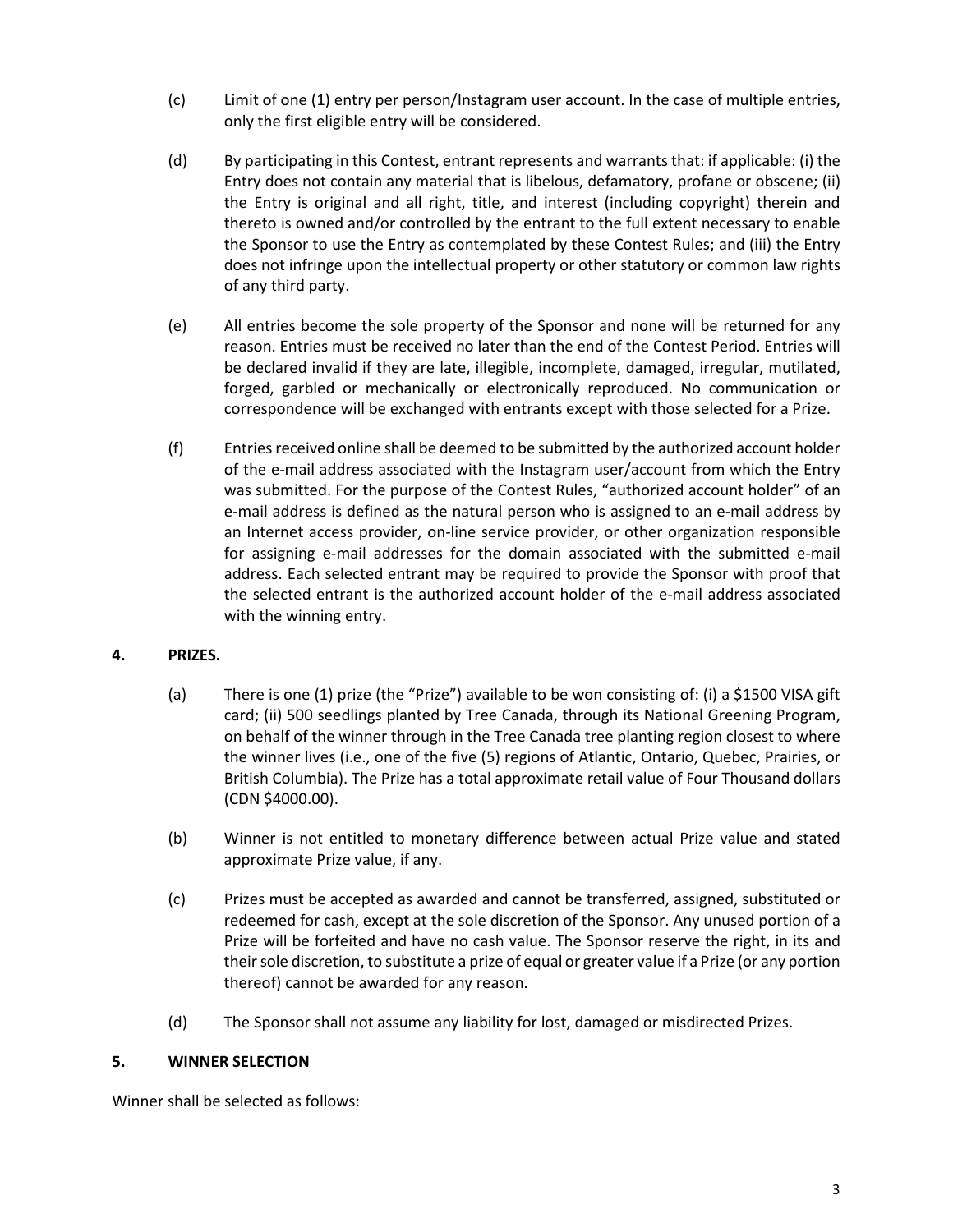- (a) On or about the Contest Draw date in Toronto, Ontario, one (1) entrant will be selected by a random draw from all eligible entries received during the Contest Period. The odds of being selected as a potential winner are dependent upon the number of eligible entries received by the Sponsor. Before being declared a Winner, the selected entrant shall be required to correctly answer, without assistance of any kind, whether mechanical or otherwise, a time-limited mathematical skill-testing question to be administered during a pre-arranged telephone call or by e-mail, to comply with the Contest Rules and sign and return the Release (described below). The Sponsor may, in its sole discretion, provide an alternate skill-testing question or vary the requirements to perform any skill-testing component of the Contest to accommodate and include the participation of entrants with physical or cognitive disabilities.
- (b) EACH SELECTED ENTRANT WILL BE NOTIFIED BY DIRECT MESSAGE ON INSTAGRAM NO LATER THAN TWO (2) BUSINESS DAYS FOLLOWING THE CLOSE OF THE CONTEST PERIOD AND MUST RESPOND WITHIN TWO (2) DAYS OF NOTIFICATION. Each selected entrant is solely responsible for monitoring his/her Instagram account for such Notification. If the selected entrant does not respond in accordance with the Contest Rules, he/she fails to comply with the terms of these official Contest Rules or voluntarily withdraws from the Contest, he/she will be disqualified and will not receive a Prize and another entrant may be selected in the Influencer's sole discretion until such time as an entrant satisfies the terms set out herein. The Sponsor is not responsible for the failure for any reason whatsoever of a selected entrant to receive notification or for the Sponsor to receive a selected entrant's response.
- (c) If, as a result of an error relating to the entry process, drawing or any other aspect of the Contest, there are more selected entrants than contemplated in these Contest Rules, there will be a random draw amongst all eligible Prize claimants after the Contest's closing date to award the correct number of Prizes.
- **6. RELEASE.** Winner will be required to execute a legal agreement and release ("Release") that confirms Winner's: (i) eligibility for the Contest and compliance with these Contest Rules; (ii) acceptance of the Prize as offered; (iii) release of each of the Sponsor and Tree Canada, their respective parent companies, subsidiaries, affiliates and/or related companies and each of their employees, directors, officers, suppliers, agents, sponsors, administrators, licensees, representatives, advertising, media buying and promotional agencies (collectively, the "Releasees") from any and all liability for any loss, harm, damages, cost or expense arising out of participation in the Contest, participation in any Contest-related activity or the acceptance, use, or misuse of any Prize, including but not limited to costs, injuries, losses related to personal injuries, death, damage to, loss or destruction of property, rights of publicity or privacy, defamation, or portrayal in a false light, or from any and all claims of third parties arising therefrom; and (iv) grant to the Sponsor of the unrestricted right, in the Sponsor' collective or individual discretion, to produce, reproduce, publish, reproduce, convert, broadcast, communicate by telecommunication, exhibit, distribute, translate, adapt and otherwise use and re-use the Work and Winner's name, photograph, likeness, voice and biography in any and all media now known or hereafter devised, in connection with the Contest and the promotion and exploitation thereof. The executed Release must be returned within two (2) business days the verification as a Winner or the selected entrant will be disqualified and the Prize forfeited.
- **7. INDEMNIFICATION BY ENTRANT.** By entering the Contest, entrant releases and holds Releasees harmless from any and all liability for any injuries, loss or damage of any kind to the entrant or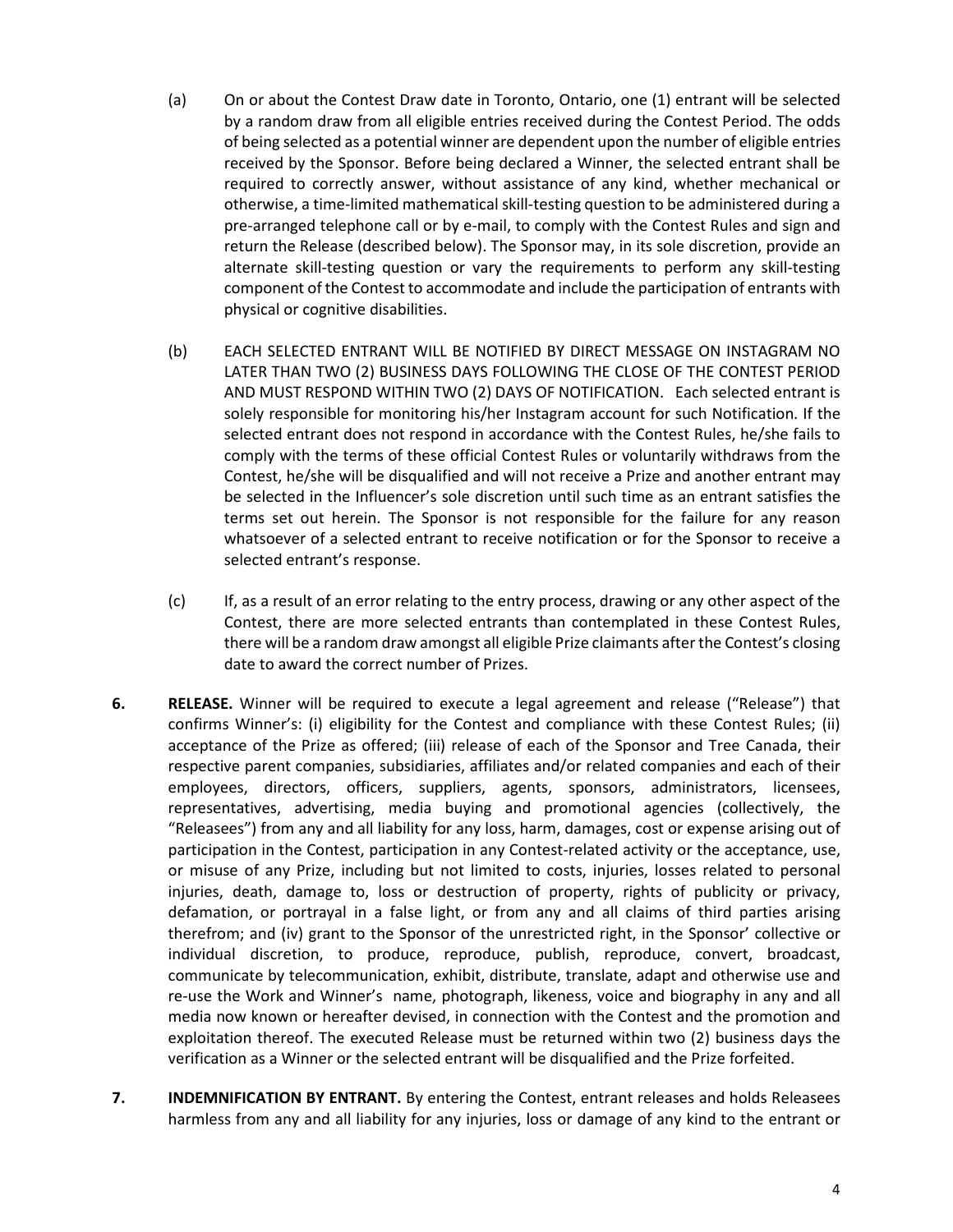any other person, including personal injury, death, or property damage, resulting in whole or in part, directly or indirectly, from acceptance, possession, use or misuse of any Prize, participation in the Contest, any breach of the Contest Rules, or in any Prize-related activity. The entrant agrees to fully indemnify Releasees from any and all claims by third parties relating to the Contest, without limitation.

- **8. RIGHTS CLEARANCE:** By providing the Entry to the Sponsor in connection with the Contest, each entrant shall retain all right, title and interest (including copyright) in and to the Entry, and shall grant to the Sponsor a worldwide, gratuitous, irrevocable, and exclusive licence to copy, use, modify, reproduce, display, adapt and transmit the Entry for use in all media now known or hereafter devised in perpetuity beginning on the date of entry, including, but not limited to, in connection with the administration, promotion and exploitation of the Contest. The entrant hereby confirms that the Entry is an original work, solely created by the entrant, and that no third party participated as an author, co-author, photographer or otherwise in the creation of the Entry or any part thereof. Sponsor assume no responsibility for any claims of infringement of rights to copyright, privacy and/or personality, and all such liability shall remain with the entrant. In addition, each entrant represents to Sponsor that the Entry does not infringe any copyright interest of any third party and that the Entry is not defamatory or obscene and does not violate any laws relating to hate speech or otherwise. Sponsor reserve the right to exclude any Entry on the basis of concerns relating to the rights of third parties, including but not limited to privacy, copyright, defamation, rights of personality, obscenity or hate speech, as determined by Sponsor in their sole discretion.
- **9. LIMITATION OF LIABILITY.** The Sponsor assume no responsibility or liability for lost, late, unintelligible/illegible, falsified, damaged, misdirected or incomplete entries, notifications, responses, replies or any Release, or for any computer, online, software, telephone, hardware or technical malfunctions that may occur, including but not limited to malfunctions that may affect the transmission or non-transmission of an entry. The Sponsor are not responsible for any incorrect or inaccurate information, whether caused by website users or by any of the equipment or programming associated with or utilized in the Contest or by any technical or human error which may occur in the administration of the Contest. The Sponsor assume no responsibility for any error, omission, interruption, deletion, defect, delay in operation or transmission, communications line failure, theft or destruction or unauthorized access to, or alteration of, entries. The Sponsor are not responsible for any problems, failures or technical malfunction of any telephone network or lines, computer online systems, servers, providers, computer equipment, software, e-mail, players, or browsers, on account of technical problems, or traffic congestion on the Internet, at any website, or on account of any combination of the foregoing, or otherwise. The Sponsor are not responsible for any injury or damage to entrant or to any computer related to or resulting from participating or downloading materials in this Contest. Entrant assumes liability for injuries caused or claimed to be caused by participating in the Contest, or by the acceptance, possession, use of, or failure to receive any Prize. The Sponsor assume no responsibility or liability in the event that the Contest cannot be conducted as planned for any reason, including those reasons beyond the control of the Sponsor, such as infection by computer virus, bugs, tampering, unauthorized intervention, fraud, technical failures, or corruption of the administration, security, fairness, integrity or proper conduct of this Contest.
- **10. CONDUCT.** By participating in the Contest, each entrant agrees to be bound by the Contest Rules, which will be posted at<https://bit.ly/3wZKjzw>AND/OR upon request by self-addressed, stamped envelope to Johnson & Johnson Inc., 88 McNabb Street, Markham Ontario, L3R 5L2 throughout the Contest Period. Entrant further agrees to be bound by the decisions of the Sponsor, which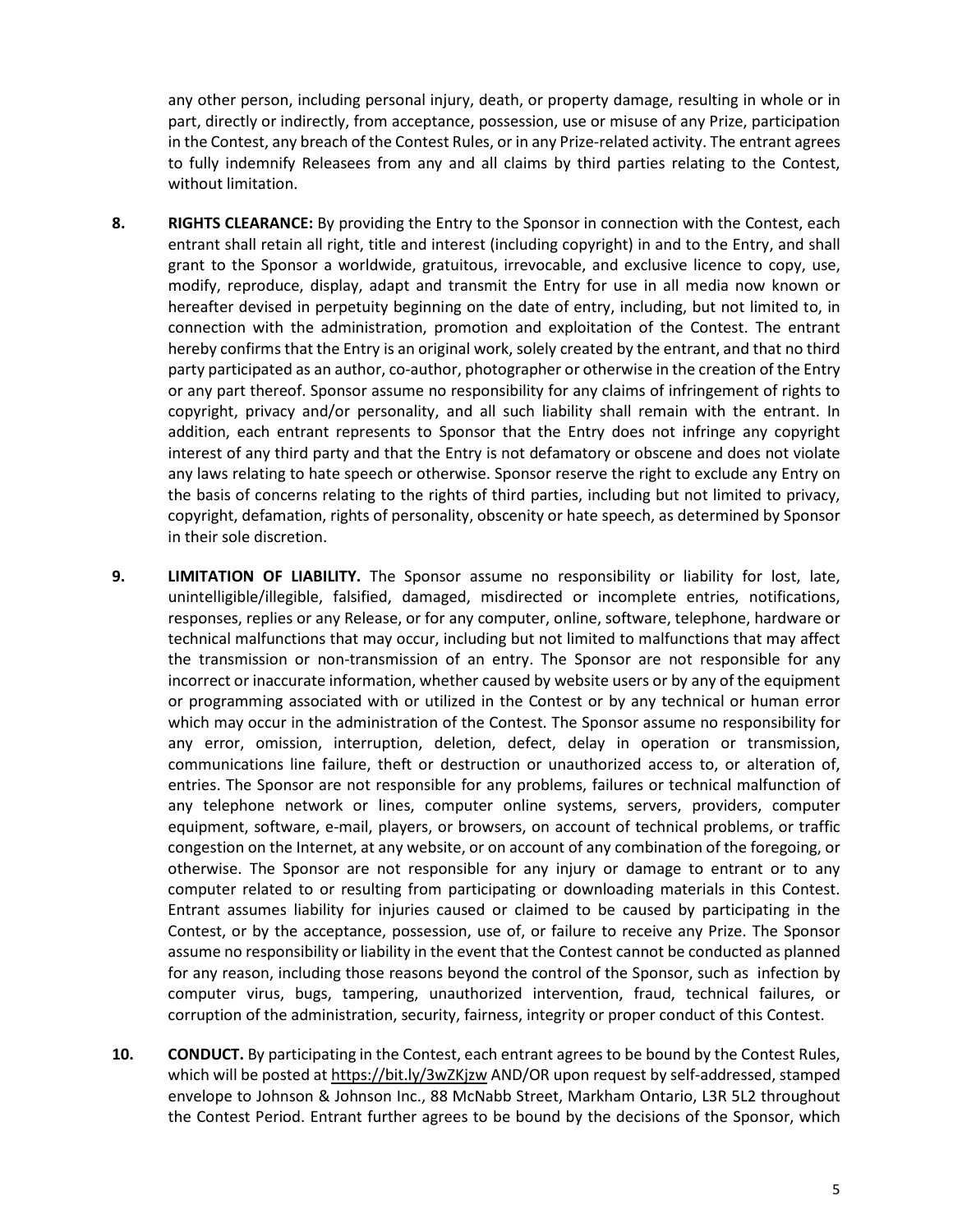shall be final and binding in all respects. The Sponsor reserve the right, in their sole discretion, to disqualify any entrant found to be: (a) violating the Contest Rules; (b) tampering or attempting to tamper with the entry process or the operation of the Contest; (c) violating the terms of service, conditions of use and/or general rules or guidelines of any online Johnson & Johnson Inc. property or service; and/or (d) acting in an unsportsmanlike or disruptive manner, or with intent to annoy, abuse, threaten or harass any other person. CAUTION: ANY ATTEMPT TO DELIBERATELY UNDERMINE THE LEGITIMATE OPERATION OF THE CONTEST MAY BE A VIOLATION OF CRIMINAL AND CIVIL LAWS. SHOULD SUCH AN ATTEMPT BE MADE, THE SPONSORS RESERVE THE RIGHT TO SEEK REMEDIES AND DAMAGES TO THE FULLEST EXTENT PERMITTED BY LAW, INCLUDING BUT NOT LIMITED TO CRIMINAL PROSECUTION.

## **11. PRIVACY / USE OF PERSONAL INFORMATION.**

- (a) By participating in the Contest, entrant: (i) grants to the Sponsor the right to use his/her name, mailing address, telephone number, and e-mail address ("Personal Information") for the purpose of administering the Contest, including but not limited to contacting and announcing the Winners; (ii) grants to the Sponsor the right to use his/her Personal Information for publicity and promotional purposes relating to the Contest, in any and all media now known or hereafter devised, without further compensation unless prohibited by law; and (iii) acknowledges that the Sponsor may disclose his/her Personal Information to third-party agents and service providers of any of the Sponsor in connection with any of the activities listed in (i) and (ii) above.
- (b) The entrant's Personal Information will be stored in the database of a third party retained by Sponsor and such database is located outside of Canada. If you wish to obtain access to written information about the Sponsor's policies and practices with respect to the service providers it uses outside of Canada or to speak to the Chief Privacy Officer about questions you may have regarding the collection, use, disclosure or storage of personal information by service providers outside Canada, you may write to the Sponsor at at the following address:

**Johnson & Johnson Inc. Attention: Canadian Chief Privacy Officer 199 Grandview Road Skillman, NJ 08558-9418 U.S.A.** 

or call the Sponsor at 1-800-265-8383 and ask to speak to the Office of the Chief Privacy Officer, or email the Sponsor at [privacy@jnjcanada.com](mailto:privacy@jnjcanada.com) and ask that the Chief Privacy Officer provide answers to your questions about the above.

- (c) The Sponsor will use the entrant's Personal Information only for identified purposes, and protect the entrant's Personal Information in a manner that is consistent with the Johnson & Johnson Inc. Privacy Policy at: [https://www.jnjcanada.com/privacy-policy.](https://www.jnjcanada.com/privacy-policy)
- (d) This Contest is in no way sponsored, endorsed or administered by, or associated with, Instagram. You understand that you are providing your information to Johnson & Johnson Inc. and not to Instagram.